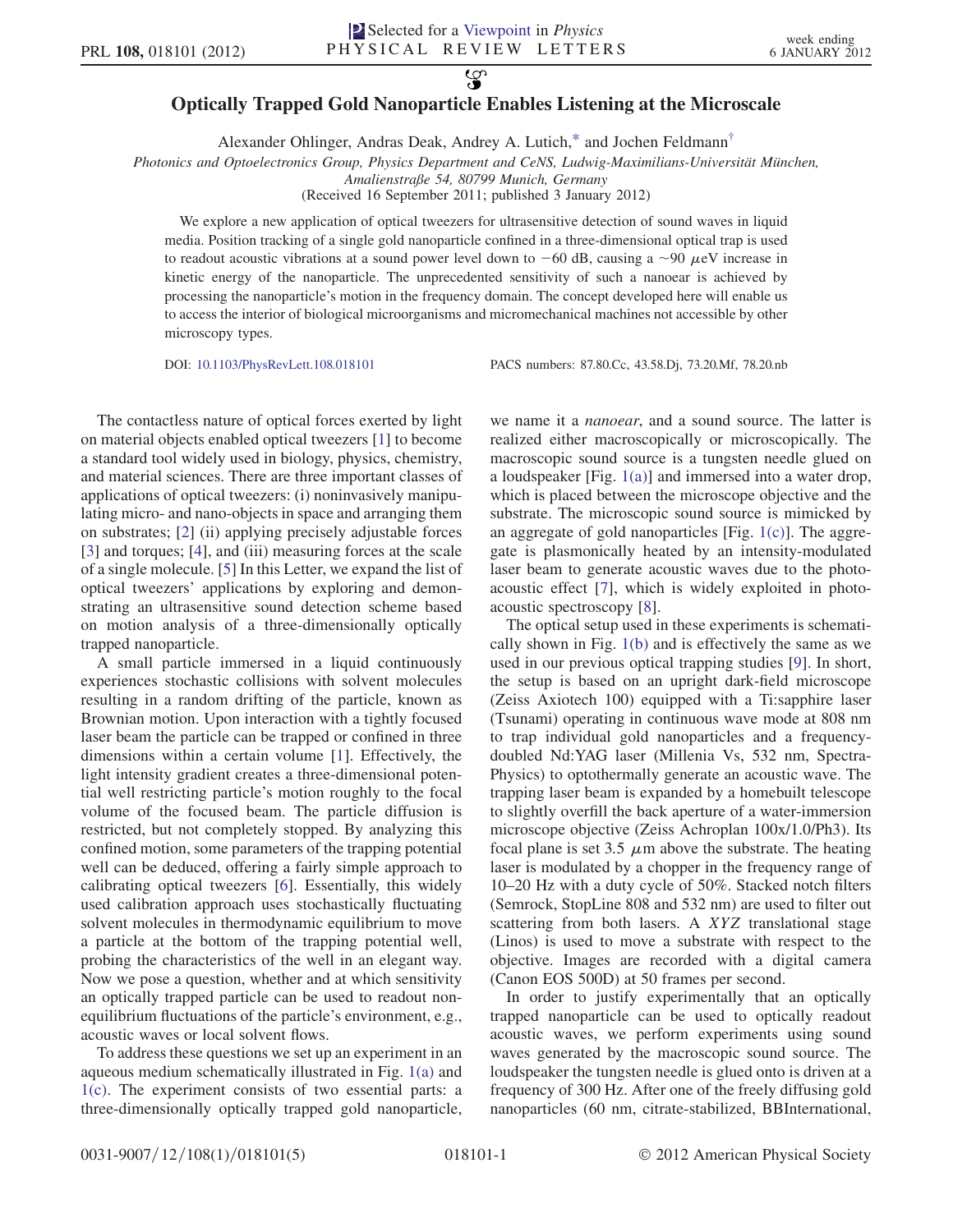

<span id="page-1-0"></span>FIG. 1 (color). (a) Schematic of the listening to a macroscopic sound source with a nanoear—an optically trapped gold nanoparticle. (b) Sketch of the experimental setup used for the listening experiment, which includes simultaneous three-dimensional optical trapping, optothermal and mechanical sound generation, and imaging of trapped gold nanoparticles. (c) Schematic of the listening to optothermally generated sound.

 $1.3 \times 10^7$  ml<sup>-1</sup>) is trapped, the motion of the trapped nanoparticle is recorded at dark-field illumination with the video camera with sound switched off and on.

Videos of trapped nanoparticles are recorded for 30 s yielding 1500 video frames. A typical video frame of a trapped single 60 nm gold nanoparticle is shown in Fig. [2\(a\).](#page-1-1) Nanoparticle tracking is performed by localizing the nanoparticle at each individual frame using a twodimensional Gaussian fit to the recorded diffractionlimited intensity patterns. Figure [2\(b\)](#page-1-1) displays the particle positions obtained in a typical measurement with no sound generated. It is worth noting that the position of a single



<span id="page-1-1"></span>FIG. 2 (color). (a) False-color plot of a trapped gold nanoparticle as detected by the digital camera. (b)–(c) Results of particle tracking over 1500 frames with sound off and on, respectively. (d)–(e) Probability density distribution of particle positions fitted with a Gaussian function with sound off and on, respectively.

emitter or scatterer can be determined with an accuracy well beyond the diffraction limit if a sufficient number of photons is collected. [\[10](#page-4-11)] In our experiments we estimated the localization accuracy to be better than 1.5 nm. Figure [2\(d\)](#page-1-1) shows the probability distribution of the particle displacement inside the trap which is of Gaussian shape. The Gaussian shape of the probability distribution originates from the harmonicity of the optical trapping potential  $U(x) = x^2 \kappa/2$ . Here,  $\kappa$  is a spring constant, referred to as ''trap stiffness'' [\[11\]](#page-4-12). When the sound is switched on, an oscillating water motion is generated at the spatial position of the trapped nanoparticle, causing an additional driving force being exerted on the nanoparticle. The motion of an acoustically driven trapped nanoparticle is clearly seen in Fig. [2\(c\)](#page-1-1) and [2\(e\)](#page-1-1) as the elongation of the nanoparticle's position distribution in the direction of sound propagation.

In the experiment described above we have demonstrated that an optically trapped gold nanoparticle can be used to optically readout acoustic waves generated in liquid media. State-of-the-art piezocomposite transducers used in photoacoustic microscopy are extremely sensitive and would certainly also enable detection of the macroscopically generated sound waves [[12](#page-4-13)]. The reasonable question arises, how sensitive such an optical readout by means of the trapped nanoparticle can be. To address the sensitivity aspect we have performed the experiment using the microscopic sound source as it is illustrated in Fig. [1\(c\).](#page-1-0) The experiment is performed in two steps. First, aggregates of gold nanoparticles are printed on a glass substrate from a concentrated colloidal suspension  $(2.6 \times 10^9 \text{ ml}^{-1})$  as it is reported elsewhere [[13](#page-4-14)] using the unmodulated green heating laser. These aggregates are later used for optothermal sound generation. Then the substrate is rinsed with pure water reducing the particle concentration significantly to  $1.3 \times 10^7$  ml<sup>-1</sup>. The substrate is aligned so that one of the deposited aggregates is hit by the heating laser. The trapping laser focal plane is again set 3.5  $\mu$ m above the substrate. After one of the freely diffusing gold nanoparticles is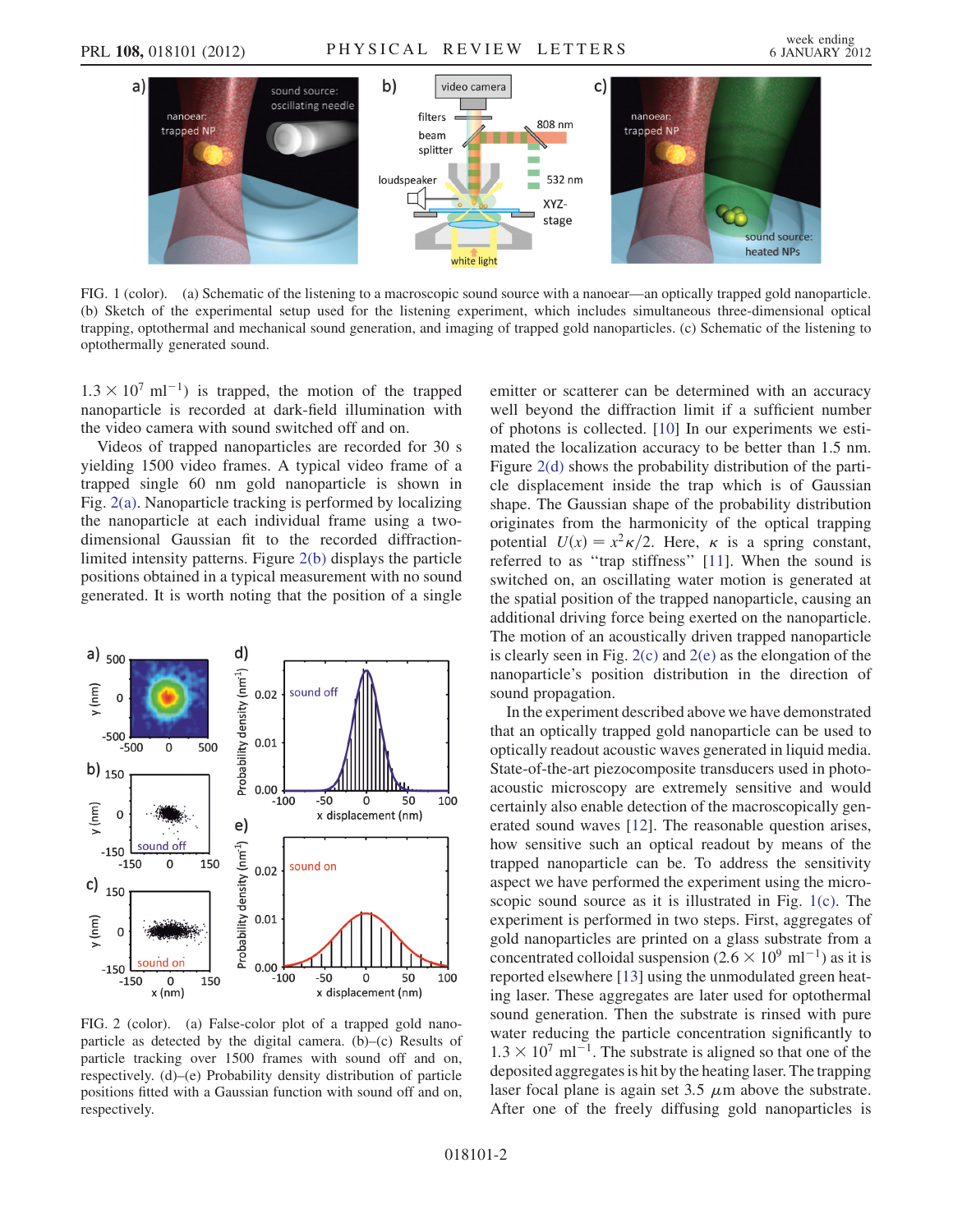trapped, the motion of the trapped nanoparticle is recorded at dark-field illumination with the video camera in three configurations: (i) heating laser on, (ii) heating laser off, and (iii) heating laser on, but focused on a bare substrate area with no gold aggregate. The latter two are used to exclude systematic errors and a direct influence of the heating laser on the trapped nanoparticle. A trapping laser power of 50 mW in the objective focal plane was sufficient to trap individual gold nanoparticles for more than 5 minutes. The heating laser power was set to 30 mW in the objective focal plane. The laser beams are adjusted to be focused by the objective lens laterally 11  $\mu$ m away from each other in the focal plane.

The trapped nanoparticle motion is tracked and analyzed as explained above, yielding the position  $(x, y)$  displacement) of the nanoparticle recorded 50 times per second. The  $x$  displacement of the particle over time with the heating laser turned off is shown in Fig. [3\(a\),](#page-2-0) illustrating random fluctuations of the nanoparticle position in time around its equilibrium point. In the harmonic approximation of the potential of the optical trap, the distribution of the particle position  $P(x)$  can be fitted with the Gaussian function  $P(x) = P_0 e^{-x^2/2\sigma^2}$  [black curve in inset in Fig. [3\(b\)](#page-2-0)]. From the width  $\sigma$  of this distribution, we obtain the trapping stiffness  $\kappa = k_B T / \sigma^2$  [[6](#page-4-7)]. At typical

<span id="page-2-1"></span>

<span id="page-2-0"></span>FIG. 3 (color). (a) Trajectory of the  $x$  displacement of a tracked trapped particle. The  $x$  coordinate in the analysis is chosen to be along a line connecting the sound source and the trapped nanoparticle. (b) Fourier transformation of the trajectory of a particle with sound switched off (black) and on (red). The inset shows the respective probability distributions of the particle displacement.

experimental settings we calculated  $\kappa_{\text{typ.}} = (170 \pm$ 6)  $aN/nm/mW$ .

When the chopped heating laser focused on an aggregate of gold nanoparticles is turned on, water flows oscillating in time around the heated aggregate are induced [\[14\]](#page-4-15). The periodically modulated micro flows of liquid close to the aggregate result in an optically generated acoustic wave. Acoustic waves generated by the optical heating of a nanoparticle aggregate are significantly weaker compared to those produced with the macroscopic needle. In all the experiments with the optothermally generated acoustic waves, neither the trajectory nor the probability distribution of the displacement change significantly upon activation of the sound source [inset in Fig. [3\(b\)\]](#page-2-0). To probe the sensitivity limits of the optical readout, the discrete fast Fourier transform algorithm [[15](#page-4-16)] implemented in IGOR PRO is applied to the measured trajectories. Further analysis is performed in frequency domain. In frequency domain the trajectories recorded with no sound, i.e., heating laser off, transform into flat, frequency independent spectra, revealing that all possible frequencies are present in the motion of a Brownian particle [[16](#page-4-17)]. When the sound is switched on, a clearly recognizable single peak at the frequency of the sound source (20 Hz) appears superimposed with the spectrum of Brownian motion as it is shown in Fig. [3\(b\)](#page-2-0). Note, although the sound is clearly ''seen'' in the frequency spectrum, the width of the particle displacement probability density distribution [inset Fig. [3\(b\)](#page-2-0)] is increased insignificantly, within the experimental error margins, from  $\sigma_{\text{off}} = (21.5 \pm 0.4)$  to  $\sigma_{\text{on}} = (22.1 \pm 0.5)$  nm. Indeed, the probability density distribution is formed by a sum of amplitudes of all nanoparticle oscillation frequencies, while in frequency domain the amplitudes corresponding to different frequencies are split, enabling extremely high readout sensitivity at given frequencies.

To estimate the sound detection sensitivity we recall that the magnitude of a Fourier spectrum corresponds to the amplitude of a harmonic oscillation at a given frequency. In the experiment illustrated in Fig. [3](#page-2-1) the height of the peak at 20 Hz above the constant contribution of the Brownian motion yields the amplitude  $A = 1.85$  nm of the additional motion introduced by the optically driven sound source. Inside of the parabolic potential of an optical trap with stiffness  $\kappa$ , the energy  $E(x) = x^2 \kappa/2$  is required to displace the particle by a distance  $x$ . Thus, using the width  $\sigma$  of the particle's displacement probability density distribution and the above formula for  $\kappa$ , we find the acoustic energy transferred to the particle as  $E_{\text{transferred}} =$  $1/2(A/\sigma)^2 k_B T \approx 90 \mu \text{eV}$ . The average power of a harmonic acoustic wave incident onto the nanoparticle's geometrical cross section is given by  $P_{\text{avg}} = 1/2c\rho v_{\text{max}}^2 \pi r^2$ [\[11\]](#page-4-12), where c is the phase velocity of sound,  $\rho$  the density of water,  $v_{\text{max}}$  the maximum velocity of the water molecules, and  $r$  the particle radius. Assuming a laminar flow of liquid with viscosity  $\eta$  around the nanoparticle, the Stokes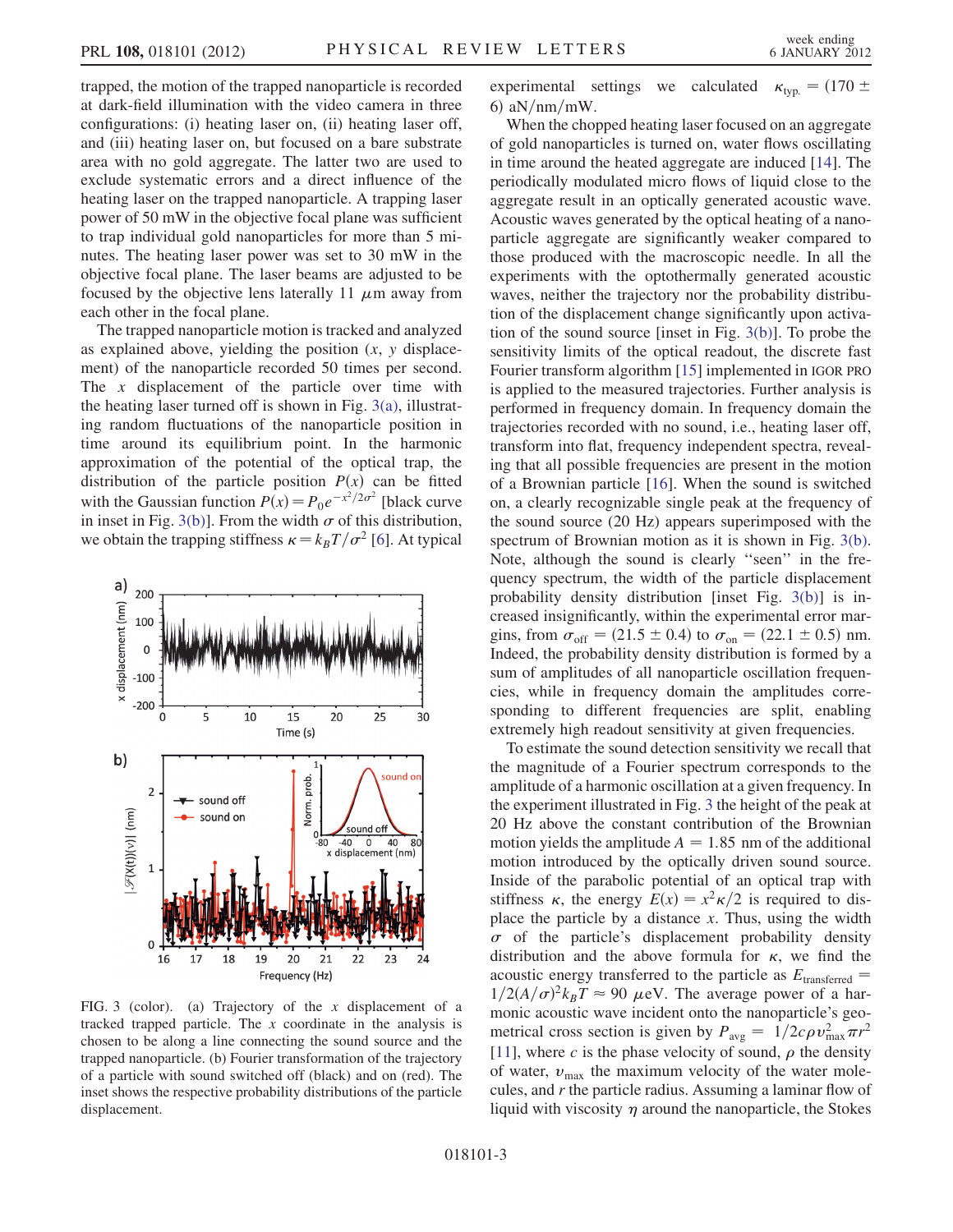drag force is exerted on the nanoparticle, which is compensated at a certain maximum displacement  $x_{\text{max}}$  by the restoring force of the optical trap:  $\kappa x_{\text{max}} = 6\pi \eta r v_{\text{max}}$ . Combining last two expressions, the average acoustic power detected by the nanoear is  $P_{\text{detected}} = \frac{1}{2\pi} c \rho \left(\frac{\kappa x_{\text{max}}}{6\eta}\right)^2$ . This yields a detected sound power level of  $L_W =$ 58 dB. With these experimental settings we could confidently detect sounds with a sound power level down to  $-60$  dB. For comparison, an empty room has a sound power level  $L_{emp.} = 20$  dB and at very specific conditions humans are able to hear down to power levels of  $L_{\text{hear}} =$ 0 dB [\[17\]](#page-4-18). This means that a nanoear based on a single optically trapped gold nanoparticle serves as a sound detector with an acoustic power sensitivity 6 orders of magnitude higher than the human ear.

It is worth noting that, in principle, the vibrations seen in the motion of trapped nanoparticles could be caused not only by acoustic oscillations in the water drop, but also by additional heating of the trapped nanoparticle due to the heat transfer from the aggregate or by the radiation pressure forces exerted on the trapped nanoparticle by light scattered by the aggregate. To estimate the influence of both these effects we have calculated the temperature rise at the position of the trapped nanoparticle  $(10^{-20} \text{ K})$  and the optical force exerted on the trapped nanoparticle (0.04 fN) in case the entire energy of the heating beam is scattered homogeneously in all directions. This optical force would result in a deflection of the trapped nanoparticle from its equilibrium position of 0.005 nm. Therefore, we conclude that the oscillating motion of the nanoparticle in this experiment is caused solely by sound waves.

To make sure that the optical listening method explored here is not specific to the chosen sound source, namely, optothermally heated aggregates of gold nanoparticles, we have performed a set of additional listening tests. In these experiments thin gold stripes (thickness 75 nm) are deposited on a glass substrate. The heating laser is focused on the stripe edge to generate acoustic waves and a gold nanoparticle is optically trapped as it is done in the previous experiment. As a result we have observed qualitatively the same behavior: acoustic vibration in water can be read out by tracking the motion of a trapped nanoparticle and analyzing it in the frequency domain. Additionally, the heating laser modulation frequency was varied revealing that the peak position precisely follows the sound frequency used in the experiment (Fig. [4\)](#page-3-0).

It is worth noting that we find the peak in the frequency spectra manifesting a sound source only in the direction of the line connecting the sound source and the trapped nanoparticle. The motion of the nanoparticle in the direction orthogonal to this connecting line is found not to be affected by the sound. This experimental observation is easy to understand taking into account the longitudinal nature of acoustic waves, resulting in the liquid oscillation only in propagation direction. This natural anisotropy of

<span id="page-3-0"></span>

FIG. 4 (color). Fourier transformations of the trajectories of an optically trapped nanoparticle with sound switched on at frequencies (a) 10 Hz, (b) 12.5 Hz, and (c) 20 Hz. The heating laser modulation frequencies are kept below the sampling rate/ $2 =$ 25 Hz to fulfill requirements of the Nyquist—Shannon sampling theorem [\[23\]](#page-4-24).

the nanoparticle's response to acoustic waves enables not only listening to ultraquiet sound sources, but also accurate determination of the direction towards the source of the acoustic waves. Recent advantages in designing multiple optical traps by means of scanning galvo mirrors [[18\]](#page-4-19), acousto-optic beam deflectors [\[19](#page-4-20)], or spatial light modulators [[20](#page-4-21)] enable simultaneous three-dimensional trapping of multiple particles localized at different positions. Using a fast video camera ( $> 100,000$  fps are available), motion of multiple optically trapped nanoparticles can be recorded and analyzed in real time [[21](#page-4-22)], offering all necessary information for localization of sound sources be means of triangulation, similar to the principle used in the global positioning system [[22](#page-4-23)].

In conclusion, we have performed proof-of-concept experiments demonstrating how a single optically trapped gold nanoparticle can serve as an ultrasensitive nanoear capable of detecting acoustic vibrations in aqueous media with the sound power level down to  $-60$  dB. We have introduced a method based on Fourier transformation for analyzing the motion of trapped nanoparticles. This method allowed us to optically readout an acoustically induced vibration of the nanoparticle with an energy of ~90  $\mu$ eV, which is only 0.1% of a nanoparticle's thermal energy. The concept introduced in this Letter opens new ways of obtaining useful information on live (bacteria, cells, or viruses) and artificial micro-objects that produce acoustic vibrations, but cannot be directly visualized in an optical microscope, i.e., due to strong absorption or scattering of light. Furthermore, a new type of acoustic microscopy with optical readout could be built based on a set of nanoears distributed in a sample, ''listening'' to acoustic signals and collecting amplitudes, phases, and propagation directions of acoustic waves to gain insight into the sources of these signals.